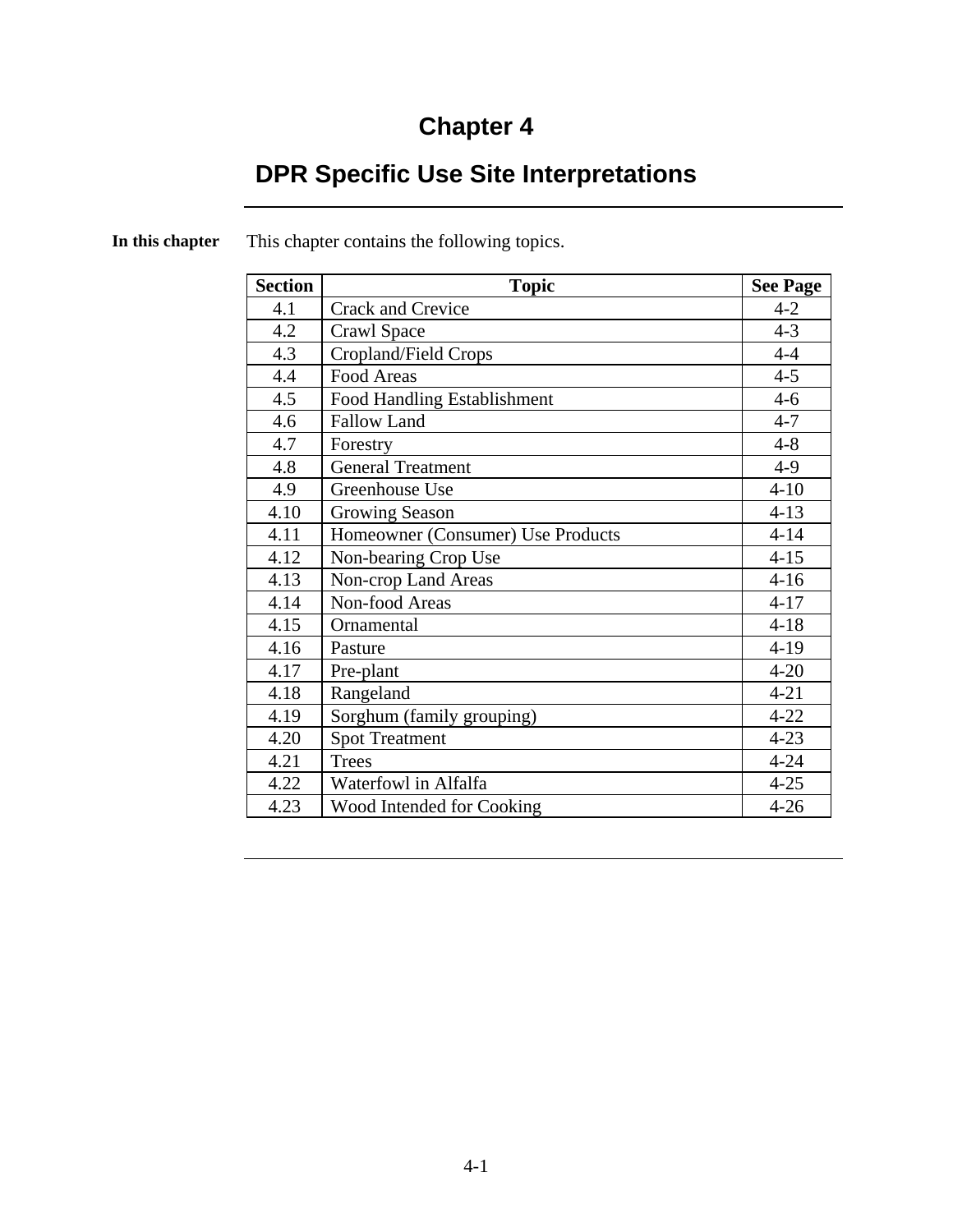# **Crack and Crevice**

#### **Interprets FAC section 12973; 3 CCR section 6000**

**Interpretation** The use site "crack and crevice" is the application of small amounts of insecticide directly into cracks and crevices in which insects hide or through which they may enter the building. Examples are openings occurring at expansion joints, between different elements of construction, and between equipment and floors.

> If emulsifiable or oil-base sprays (including nonpressurized, ready-to-use products) are used, equipment must be capable of delivering a pin stream of insecticide. If a pressurized spray is used, an injection or insertion tube must be used. If a dust is used, a bulbous duster or other suitable equipment capable of applying insecticide directly into cracks and crevices must be used. Only minimal amounts of pesticide should remain on the surface.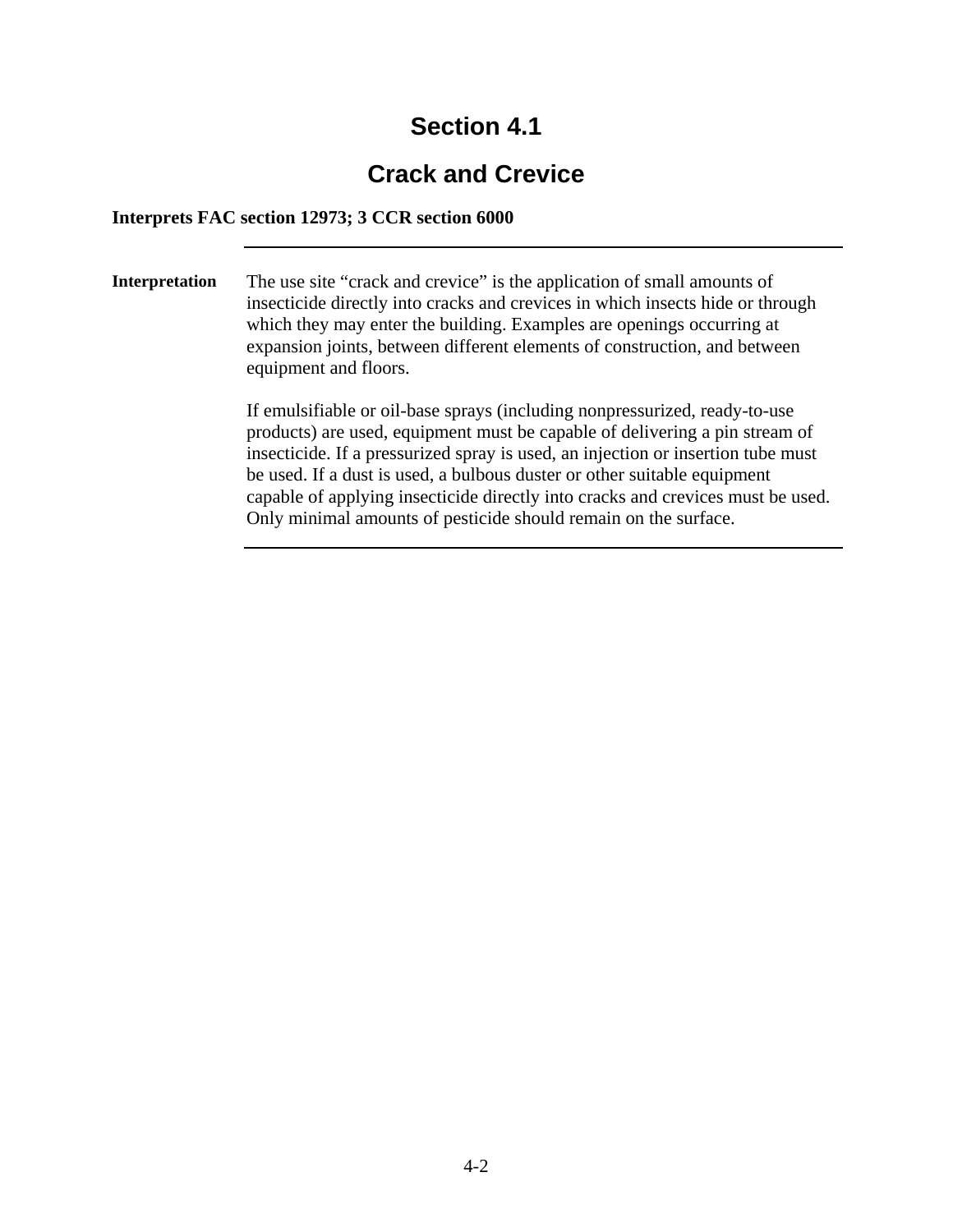# **Crawl Space**

#### **Interprets FAC section 12973; 3 CCR section 6000**

**Interpretation** Application of any pesticide within a crawl space is considered an "indoor" or "interior" use. Therefore, any application of a pesticide labeled for "For Exterior Use Only" within a crawl space would be in conflict with labeling and a violation of Food and Agricultural Code section 12973, despite the presence of vents or air ducts.

> "For Exterior Use Only" means to treat or apply only to the exterior wood surfaces of windows, window frames, doors, steps, porches and foundation sills. Although these structures have both interior and exterior surfaces, the products can only be applied to the exterior surfaces.

Application during construction, to any surfaces that will be "interior" when construction is completed, is also prohibited.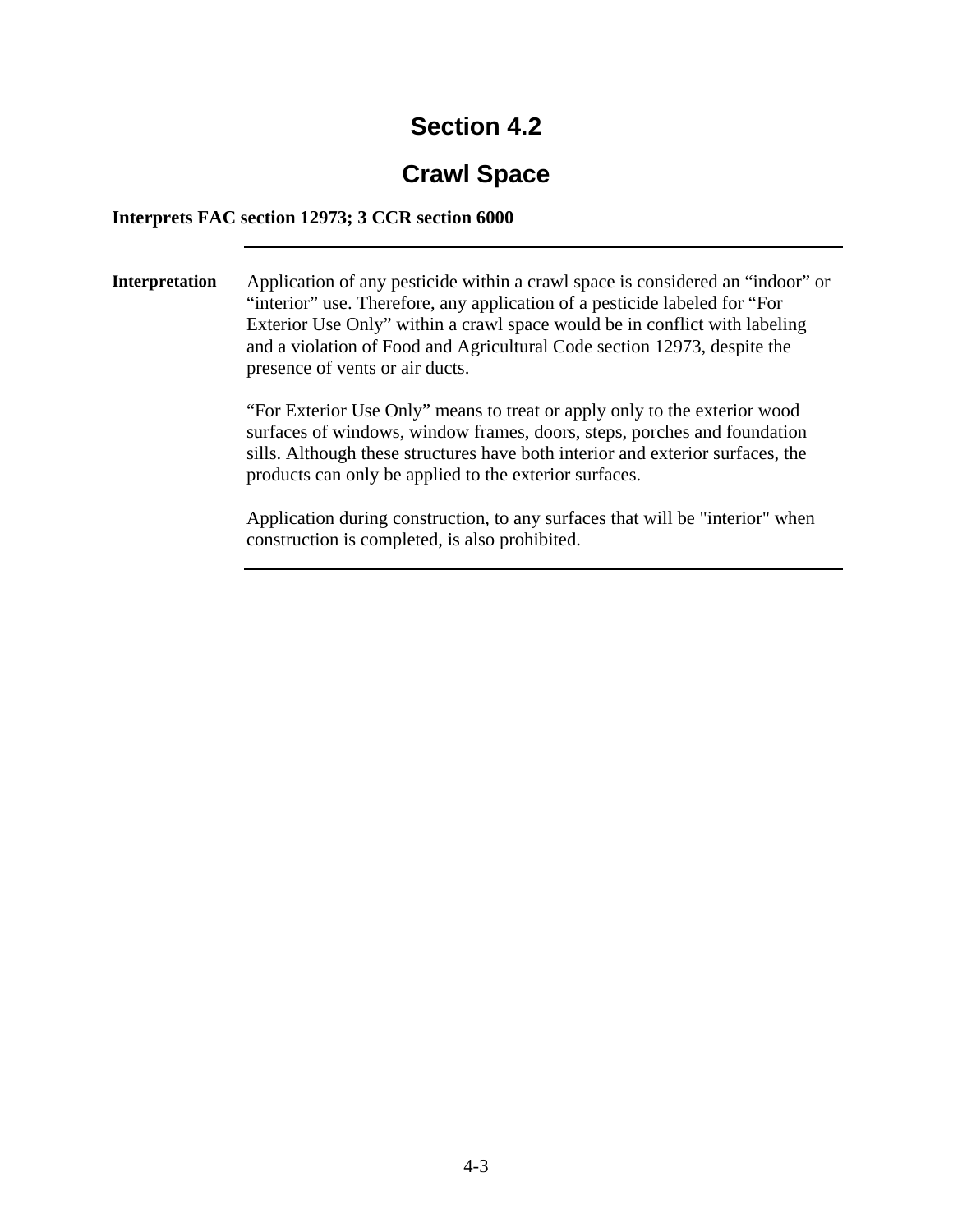# **Cropland/Field Crops**

### **Interprets FAC section 12973; 3 CCR section 6000**

**Interpretation** The site "cropland" or "field crops" without any limiting language means the product may be used on any crop grown for commercial or research production purposes. However, it should be noted that there may not be established tolerances for some crops. The grower is responsible for any illegal residues contained in food or feed commodities at the time of harvest.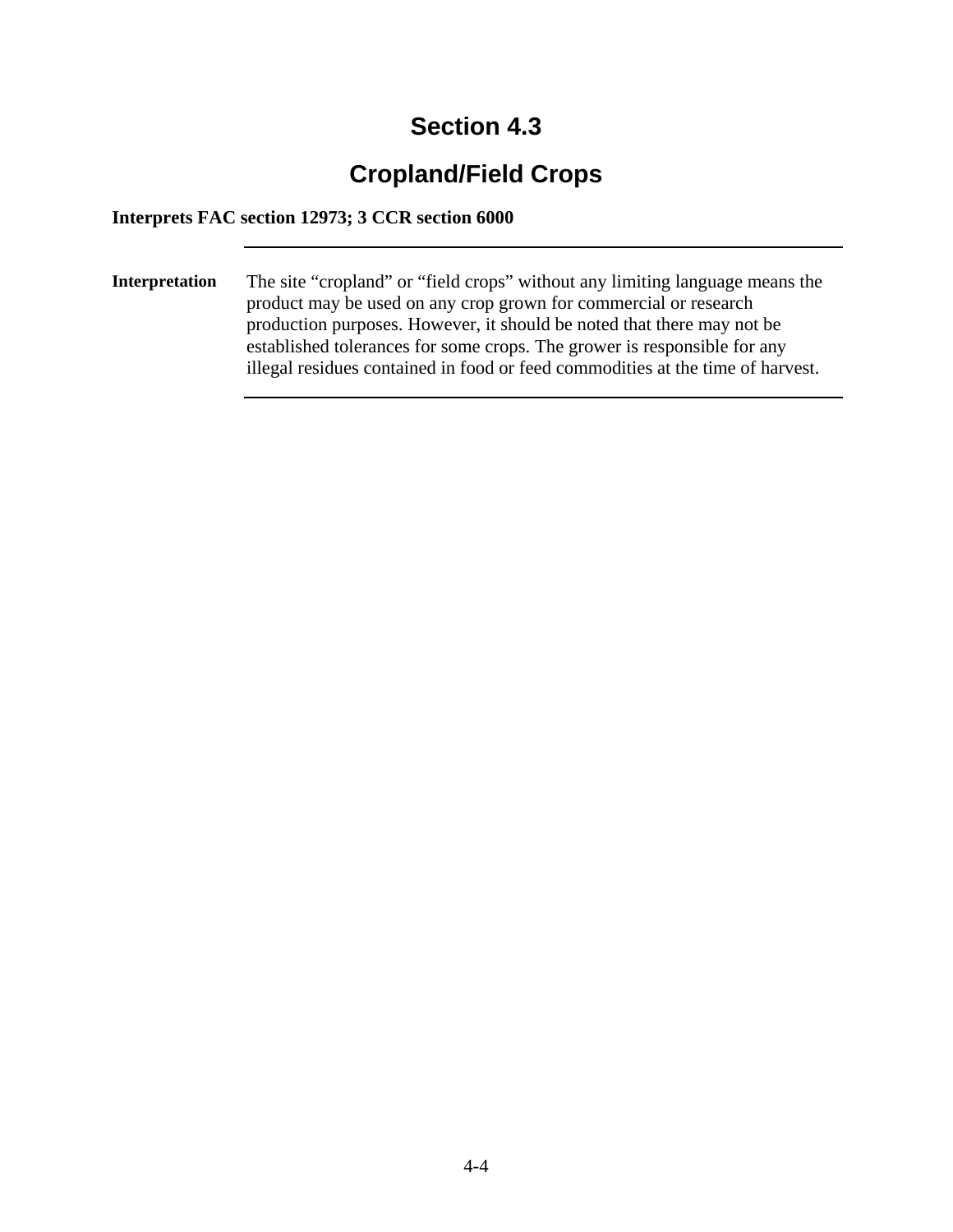# **Food Areas**

#### **Interprets FAC section 12973; 3 CCR section 6000**

**Interpretation** The use site "food areas" includes receiving, serving, storage (dry, cold, frozen, raw), packaging (canning, bottling, wrapping, boxing), preparing (cleaning, slicing, cooking, grinding), edible waste storage, and enclosed processing systems (mills, dairies, edible oils, syrups). When pesticides are registered for use in these areas, labels will specify dilution rates, appropriate equipment, type of application, and specific precautions to be taken.

> In some cases, materials can be used in serving areas, such as dining rooms, but not in areas where the food is processed, or vice versa. Also, the type of treatment may be limited to only crack and crevice or spot treatment within these specific areas.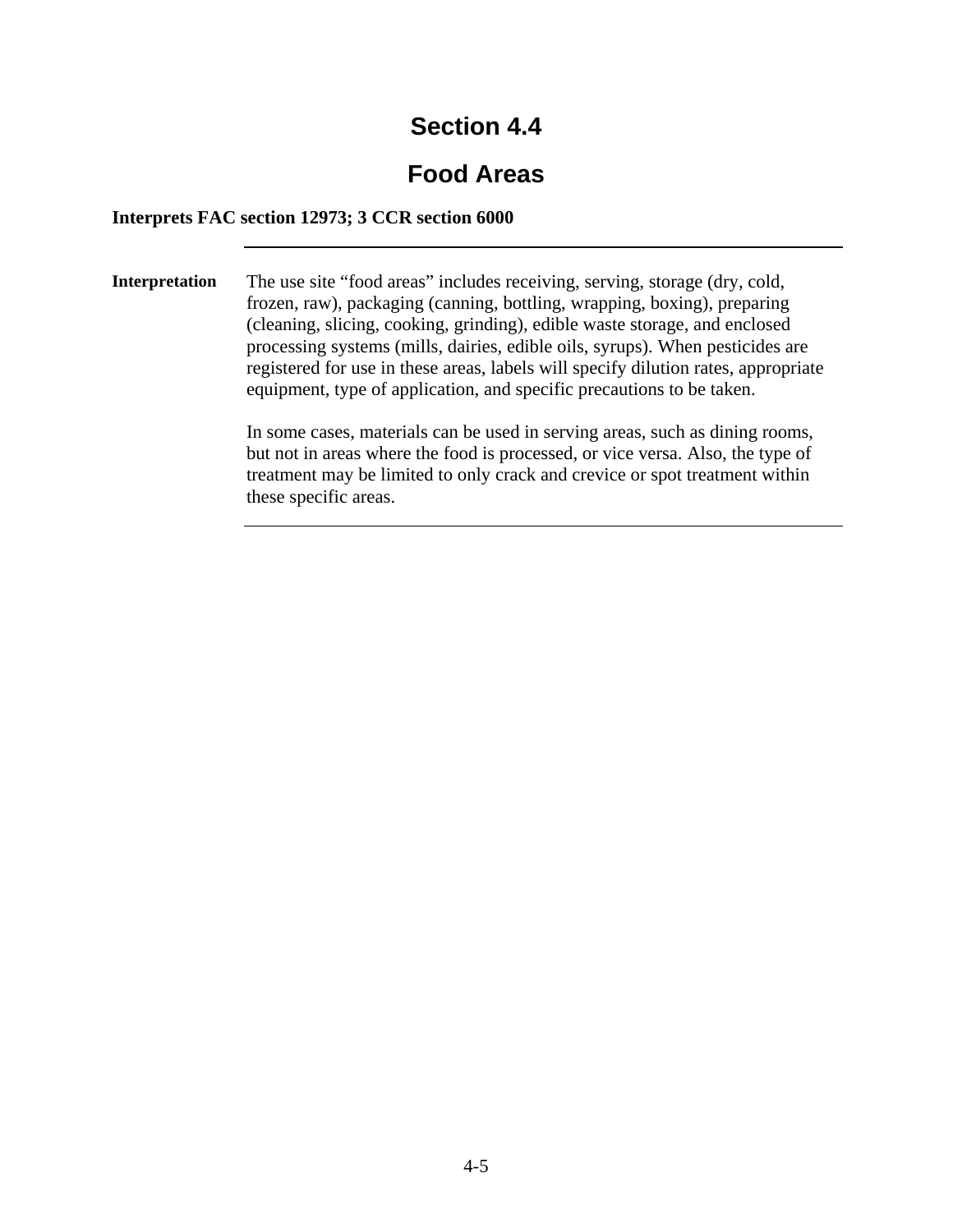# **Food Handling Establishment**

#### **Interprets FAC section 12973; 3 CCR section 6000**

**Interpretation** The use site "food handling establishment" is a place, other than a private residence, in which food is held, processed, prepared, or served. Kitchen facilities in apartments, hotel rooms, and rooms associated with group living facilities are in "private residences" and do not fall within this definition. However, facilities in these types of situations where food is prepared for group dining would fall within the definition.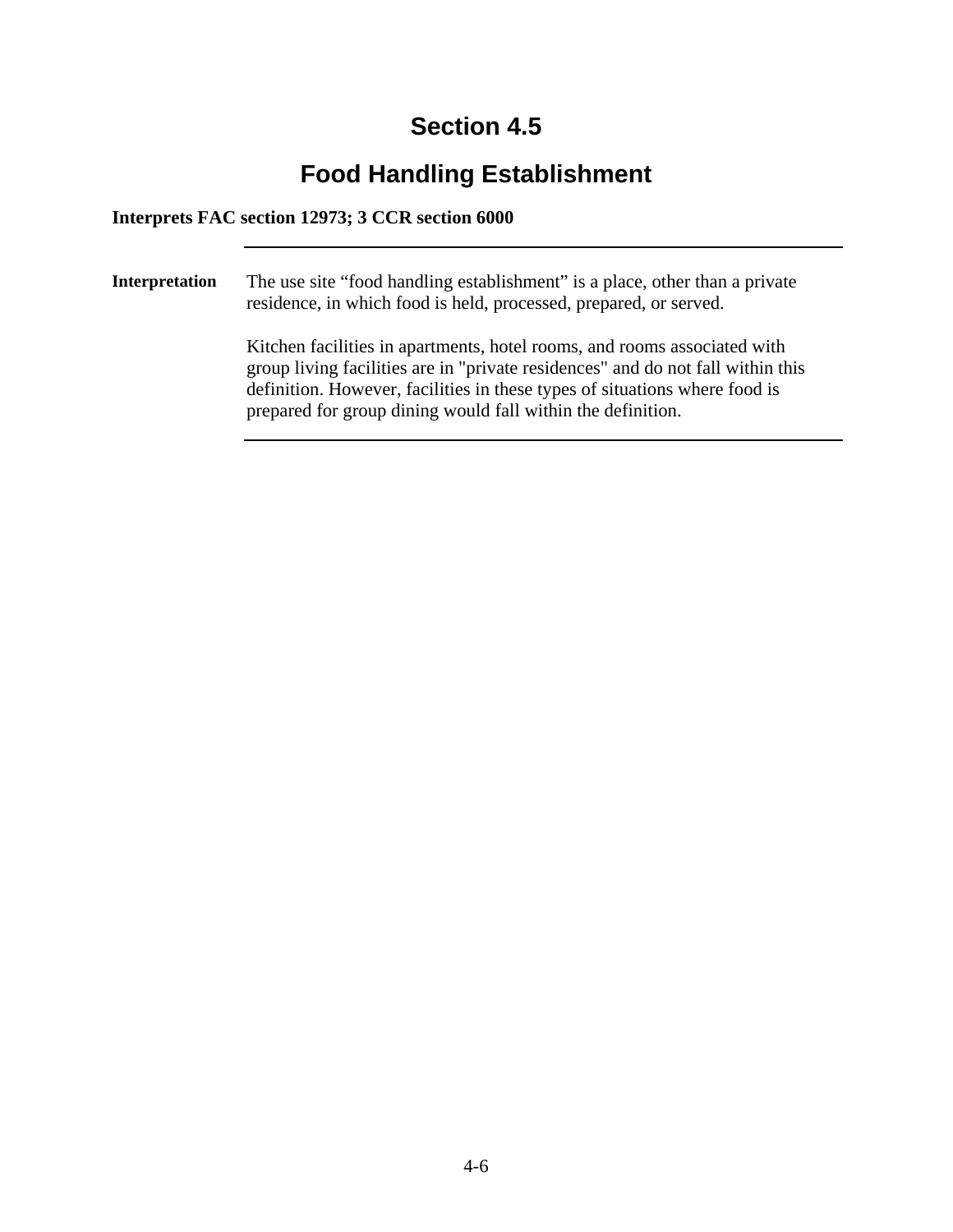# **Fallow Land**

### **Interprets FAC section 12973; 3 CCR section 6000**

**Interpretation** The use site "fallow land" is agricultural acreage that is temporarily out of production. Acreage that is out of production, but which is expected to be returned to production in the foreseeable future, should be considered fallow unless pesticide labeling has clearly specified otherwise.

See also Noncrop.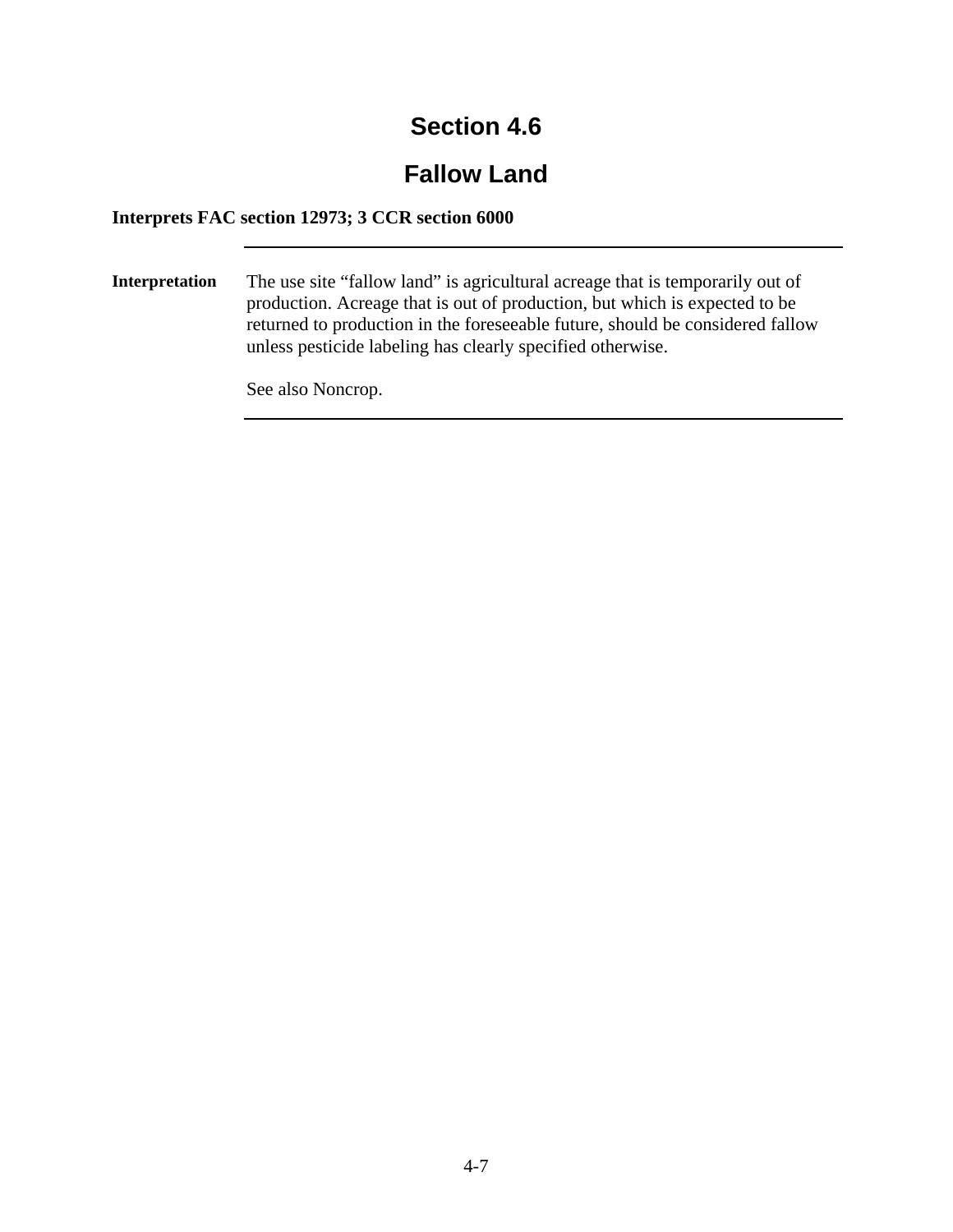# **Forestry**

### **Interprets FAC section 12973; 3 CCR section 6000**

**Interpretation** The use site "forestry" includes site preparation for tree planting, conifer release brush control projects, and stump treatments in forestry management. However, brush control and stump treatment for clearing are not considered "forestry" if the purpose is to increase forage production (grazing), even though trees are on the site.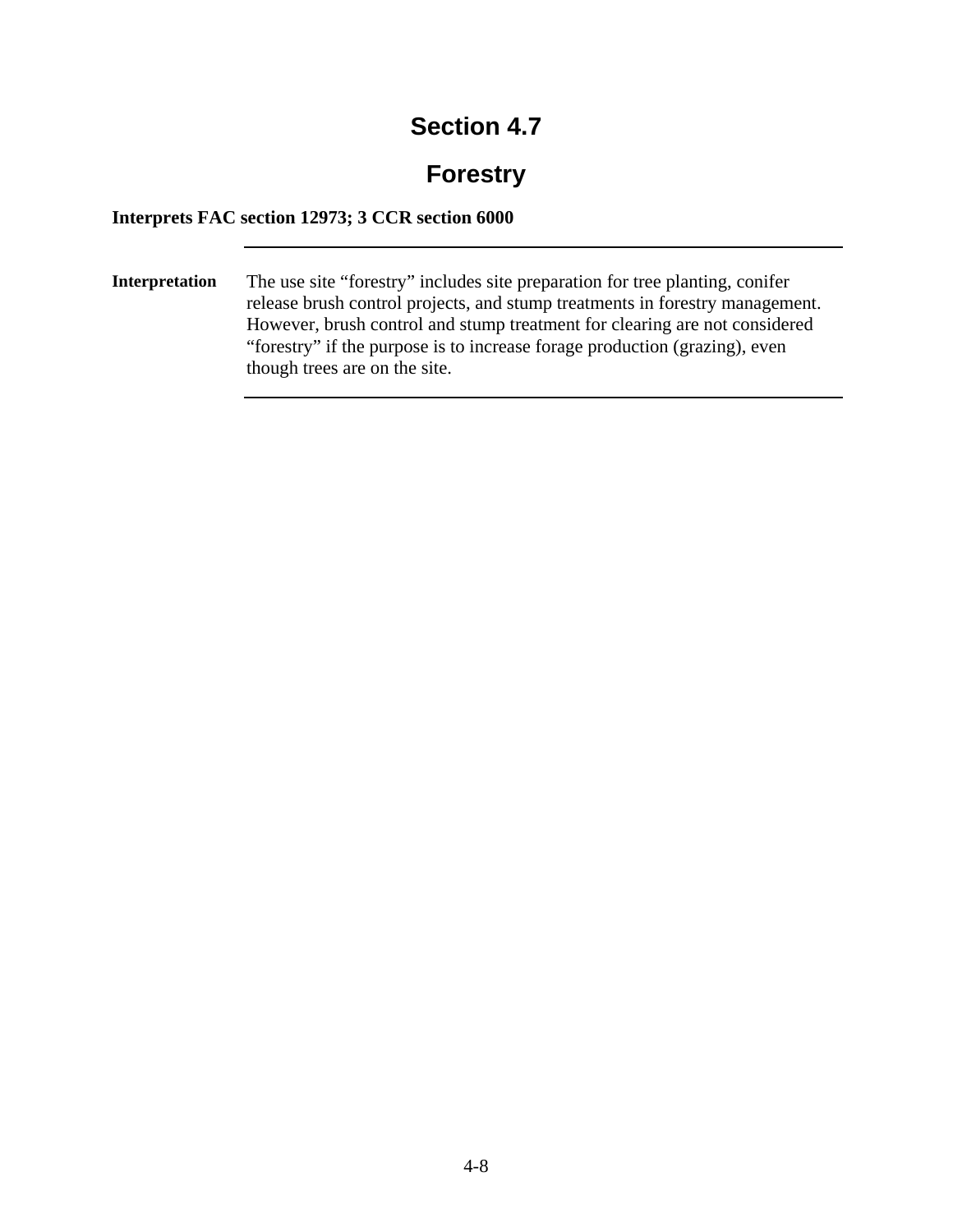# **General Treatment**

### **Interprets FAC section 12973; 3 CCR section 6000**

**Interpretation** The use site "general treatment" is a structural/institutional term indicating an application to broad expanses of surfaces such as walls, floors, and ceilings, or as an exterior treatment.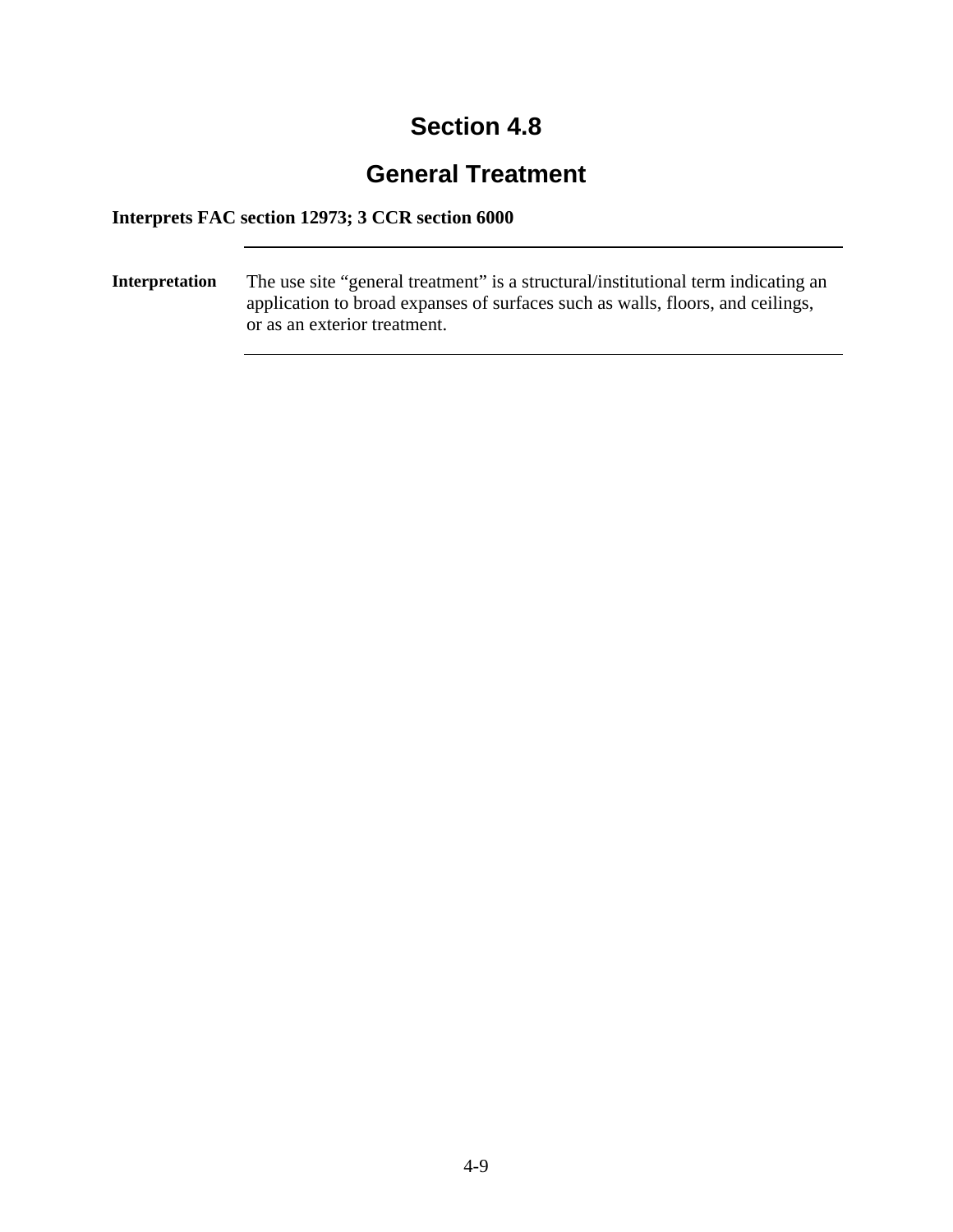# **Greenhouse Use**

### **Interprets FAC section 12973; 3 CCR section 6000**

| Interpretation                                                                          | The use site "greenhouse" is defined as a structure or space, of sufficient size<br>to permit entry, that is enclosed with a nonporous covering and used in the<br>commercial or research production of an agricultural plant commodity. A<br>structure constructed of porous cloth or other porous material (such as lath) is<br>not considered a greenhouse. If a greenhouse has sides or significant portions<br>of the structure removed during the application and the restricted entry<br>interval (REI), it is not considered a greenhouse. Simply opening doors or<br>windows does not alter the structural status as a greenhouse. Whether a<br>specific pesticide may be used in a greenhouse or other enclosed<br>plant-growing area depends upon the application directions that appear in the<br>labeling. |  |
|-----------------------------------------------------------------------------------------|-------------------------------------------------------------------------------------------------------------------------------------------------------------------------------------------------------------------------------------------------------------------------------------------------------------------------------------------------------------------------------------------------------------------------------------------------------------------------------------------------------------------------------------------------------------------------------------------------------------------------------------------------------------------------------------------------------------------------------------------------------------------------------------------------------------------------|--|
| <b>Grouping of</b><br>pesticides                                                        | The nature of pesticide labeling instructions permits the grouping of pesticide<br>products into two groups:<br>1. Products which may be used in greenhouses and enclosed<br>plant-growing areas, and,<br>2. Products which may <i>not</i> be used in greenhouses.                                                                                                                                                                                                                                                                                                                                                                                                                                                                                                                                                      |  |
| <b>Products which</b><br>may be used in<br>greenhouses<br>and<br>plant-growing<br>areas | Products which may be used in greenhouses and enclosed plant-growing areas<br>include:<br>Labeling that is explicit and bears adequate application directions and<br>$\bullet$<br>other precautionary labeling stating "for greenhouse use." The use of<br>electrostatic sprayers in greenhouses is allowed when the application<br>complies with all label requirements, particularly minimum dilution<br>statements.                                                                                                                                                                                                                                                                                                                                                                                                  |  |

*Continued on next page*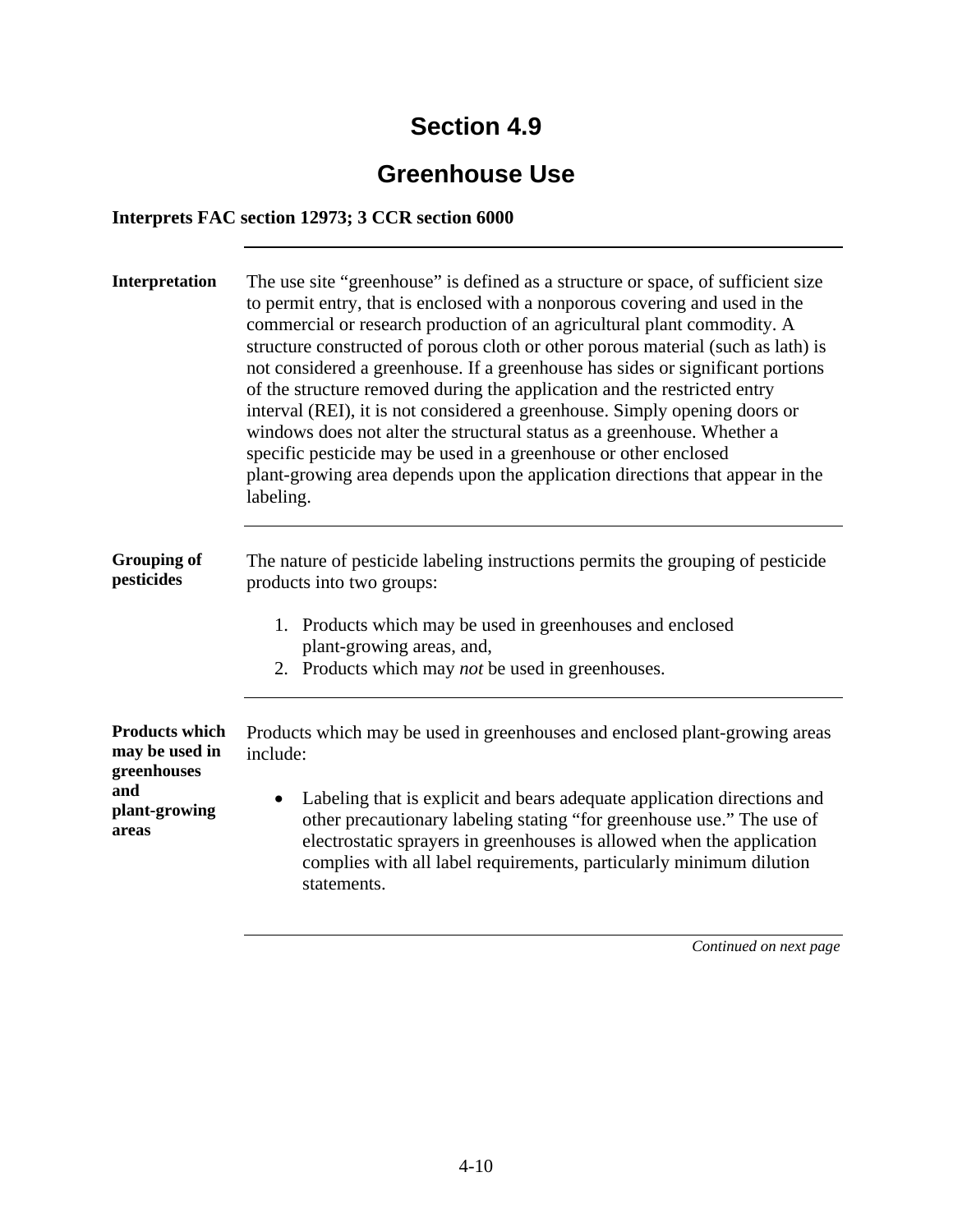### **Greenhouse Use,** Continued

**Products which may be used in greenhouses and plant-growing areas**  (continued)

**used in greenhouses** 

- Labeling which bears directions for use on the commodity to be treated and has dilution and dosage rate instructions and other precautionary statements which are consistent with the use in a greenhouse. This means directions stated in terms of pots, planting beds, square feet, and similar instructions. Occasionally, greenhouse crops may be grown in large greenhouses (one-half acre or larger). Pesticide labels used in these types of situations could indicate application rates in "per acre" units. All other labeling requirements would have to be consistent with use in a greenhouse setting.
	- Since degradation of pesticides in enclosed areas may vary widely, use on food crops grown in greenhouses requires specific label directions for that use. The label must indicate that the particular food crop grown in a greenhouse or enclosed area may be treated with the pesticide. Preharvest and reentry label statements must be followed.
	- Transplant operations grow food crops that are eventually grown and harvested outdoors rather than grown to harvest in the greenhouse. Food crop transplants should not be considered as food crops; the vegetable transplants represent the "harvested crop" of the greenhouse operation.

**Products which may not be**  Products which may not be used in greenhouses:

- Labeling which has an explicit prohibition against use of the pesticide in greenhouses or enclosed structures (not including residential structures).
- Labeling which has directions for use on the commodity to be treated and bears dilution or dosage rate instructions and accompanying precautionary statements which are not consistent with greenhouse use. This means statements such as "apply by aircraft only" or other directions inconsistent with use in an enclosed structure.

*Continued on next page*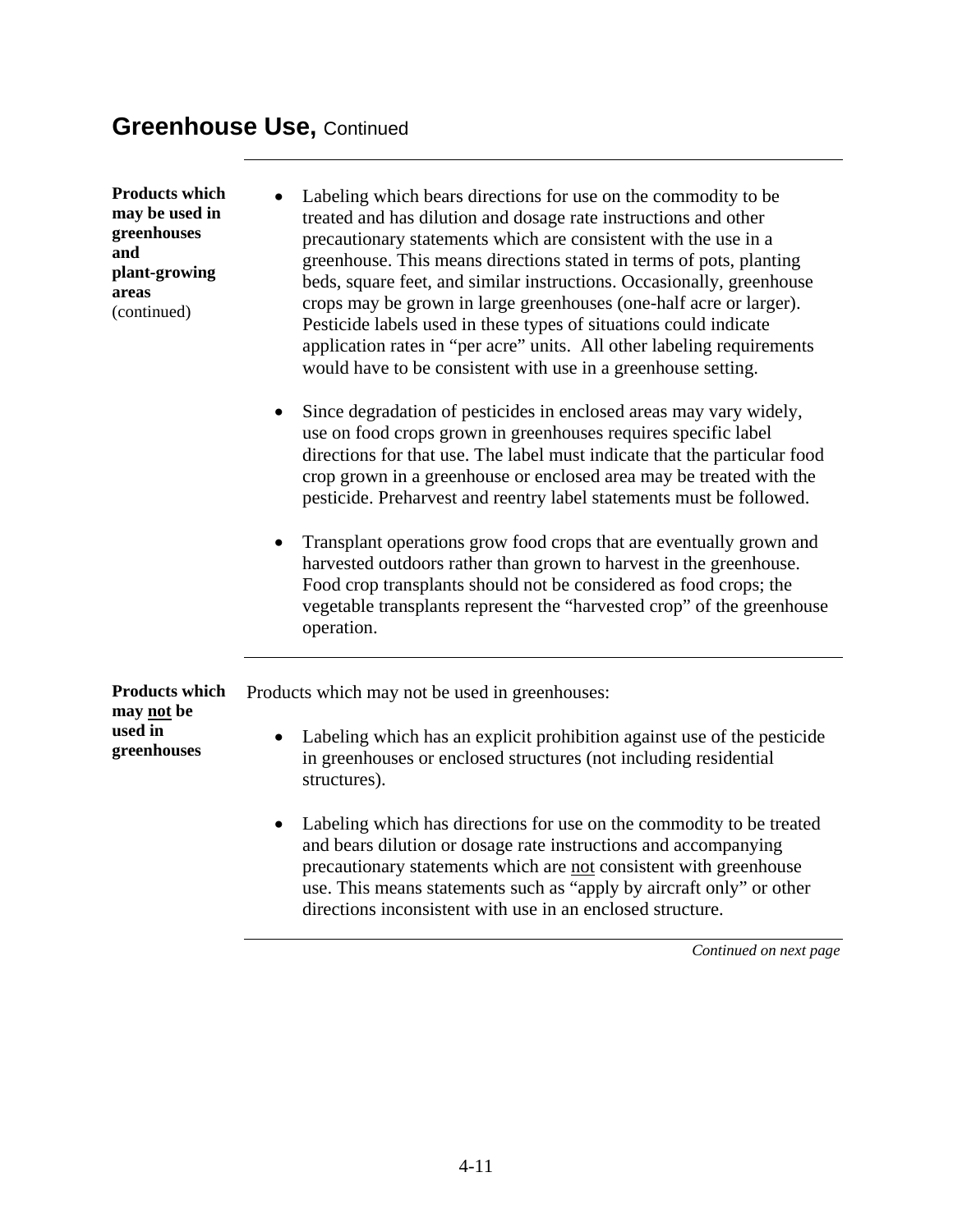### **Greenhouse Use,** Continued

**Safety of greenhouse employees**  While we recognize that the use of pesticides in greenhouses may involve broad interpretations of some labeling, special attention should be given to the hazards of illegal or increased pesticide residues and hazards to the applicator, picker, transplanter, disbudder, and others who may work in, or come in contact with, the application site. Users should give special attention to the amount or type of personal

protective equipment worn by the applicator beyond that normally associated with open field applications of the same pesticide due to the potential for increased exposure in enclosed spaces.

See also Section 3.7 for a discussion of the management of greenhouse and nursery stock after treatment.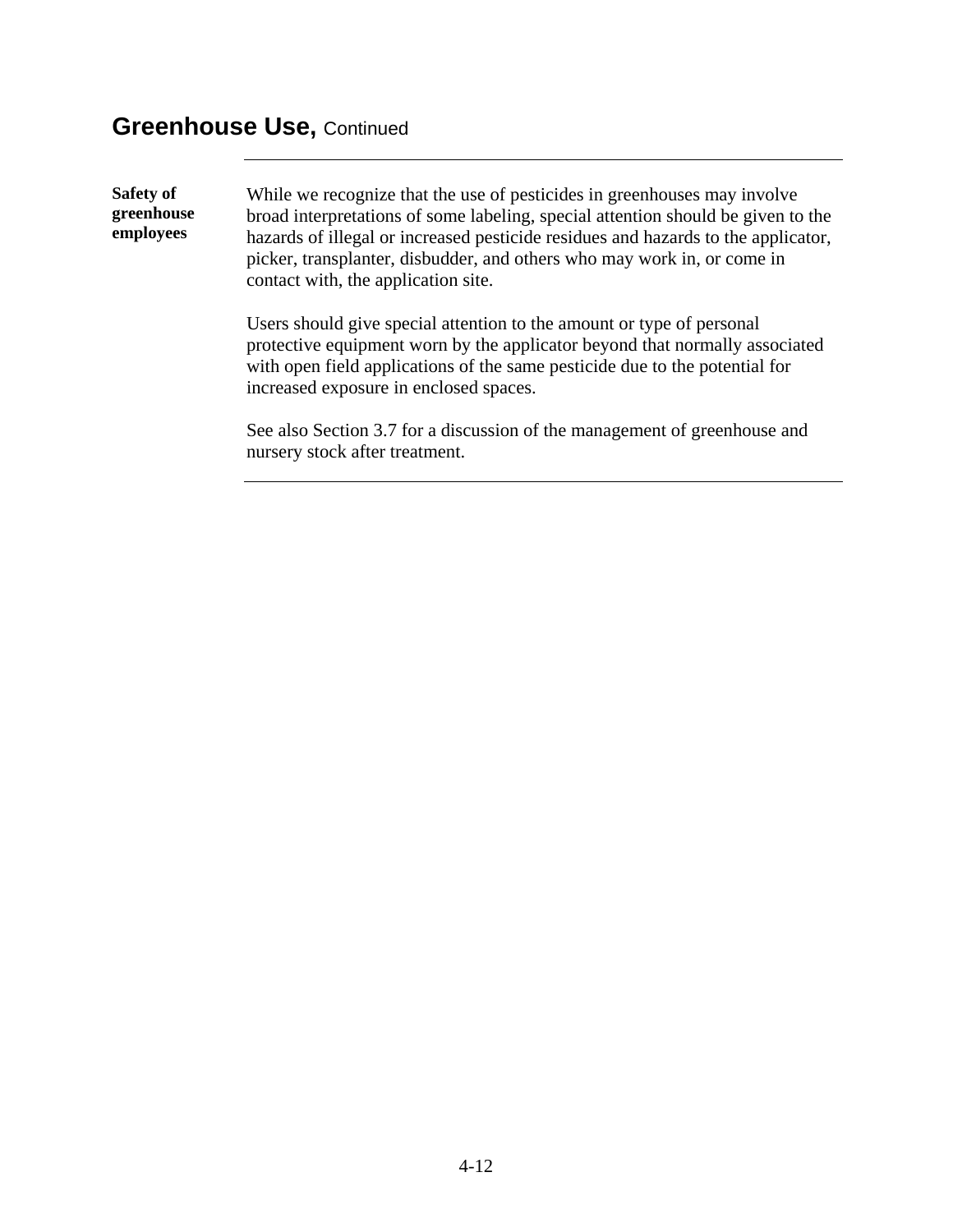# **Growing Season**

**Interprets FAC section 12973; 3 CCR section 6000** 

**Interpretation** The term "growing season" means the time period from planting until harvest is completed for a particular annual or biannual crop (such as alfalfa, asparagus, strawberries, or sugar beets), but is usually not more than one year (365-day period) for perennial crops with multiple annual harvests, such as orchards. This interpretation is important because pesticide labeling often limits the number of applications or total amount applied during the growing season or crop year.

See also Preplant.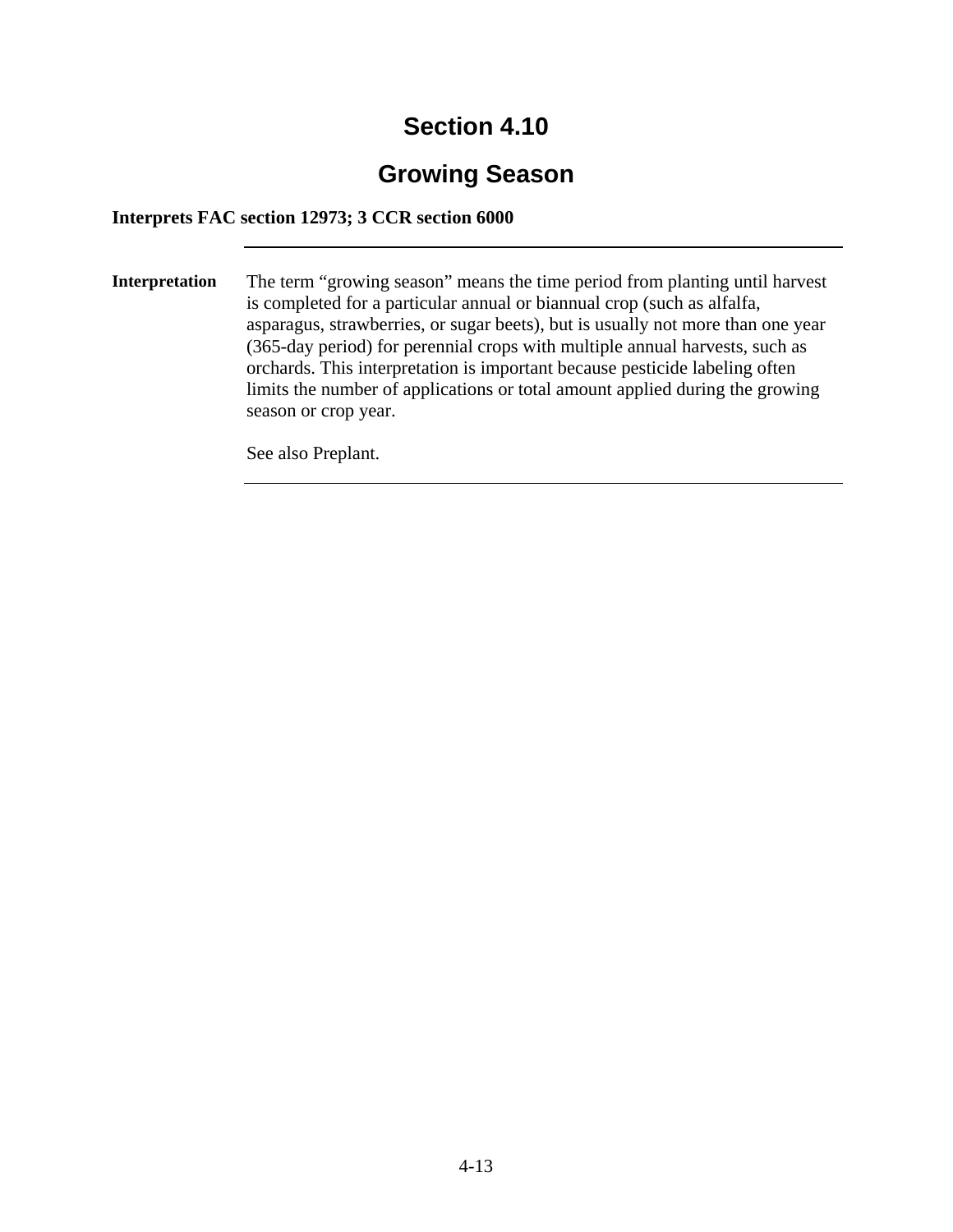# **Homeowner (Consumer) Use Products**

#### **Interprets FAC section 12973; 3 CCR section 6000**

**Interpretation** Directions for use on pesticide labeling given on a "per acre" basis are generally used to indicate an intention for commercial, rather than, homeowner (consumer) use. Homeowner-use pesticides have directions to use the product at a rate of so much material "per 1,000 square feet," or amount of material per gallon, pint, etc., and carry special precautions to protect children, pets, etc. The size of the container should also be considered. Occasionally, certain pesticide products that are intended for homeowner use may show greater units of area for dilution rates, for example, rural residential or "ranchette" uses. These products must indicate by site description or use directions that they are consistent with homeowner use.

> By the same token, agricultural or commercial use of consumer products may be in conflict with labeling. Normally, this is not a serious problem due to cost issues, and generally, there is little or no hazard created. However, where a clear misuse occurs and a hazard is created, action may be taken.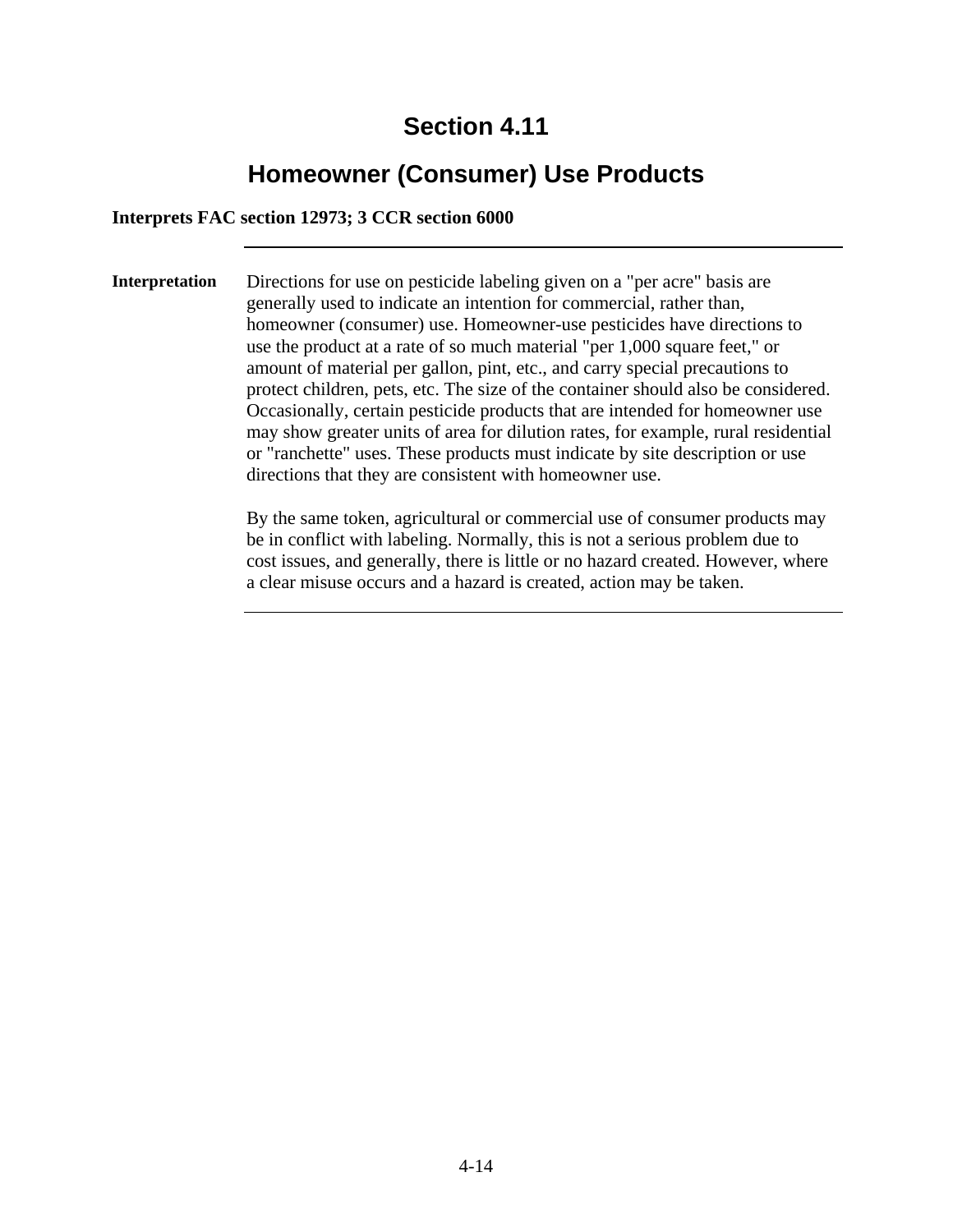# **Non-bearing Crop Use**

#### **Interprets FAC section 12973; 3 CCR section 6000**

**Interpretation** Pesticide labeling may specify that the product can be applied only to "non-bearing" crops. This labeling may designate the conditions, restrictions and time intervals that provide for application of a pesticide to a non-bearing food or feed crop. In the absence of specific labeling directions, immature perennial crops are considered non-bearing only if a harvestable raw agricultural commodity is not expected to be produced for 12 months from the date of application. Once a perennial crop has produced a harvestable commodity, it is considered "bearing" from that point on. Non-bearing does **NOT** refer to the period of the annual growth cycle that has no crop on the tree or vine.

> Dormant season applications to plantings that have produced a harvestable crop or are expected to produce a harvestable crop during the next growing season, are considered made to a bearing crop. Crops which have sustained freeze or drought damage and are not expected to produce a harvestable crop during the next growing season are still considered to be bearing. A bearing crop cannot be made non-bearing by stripping and destroying havestable fruit. Perennial nursery stock would normally be considered non-bearing. These guidelines are consistent with U.S. EPA's pesticide assessment guidelines for hazard evaluation and registration.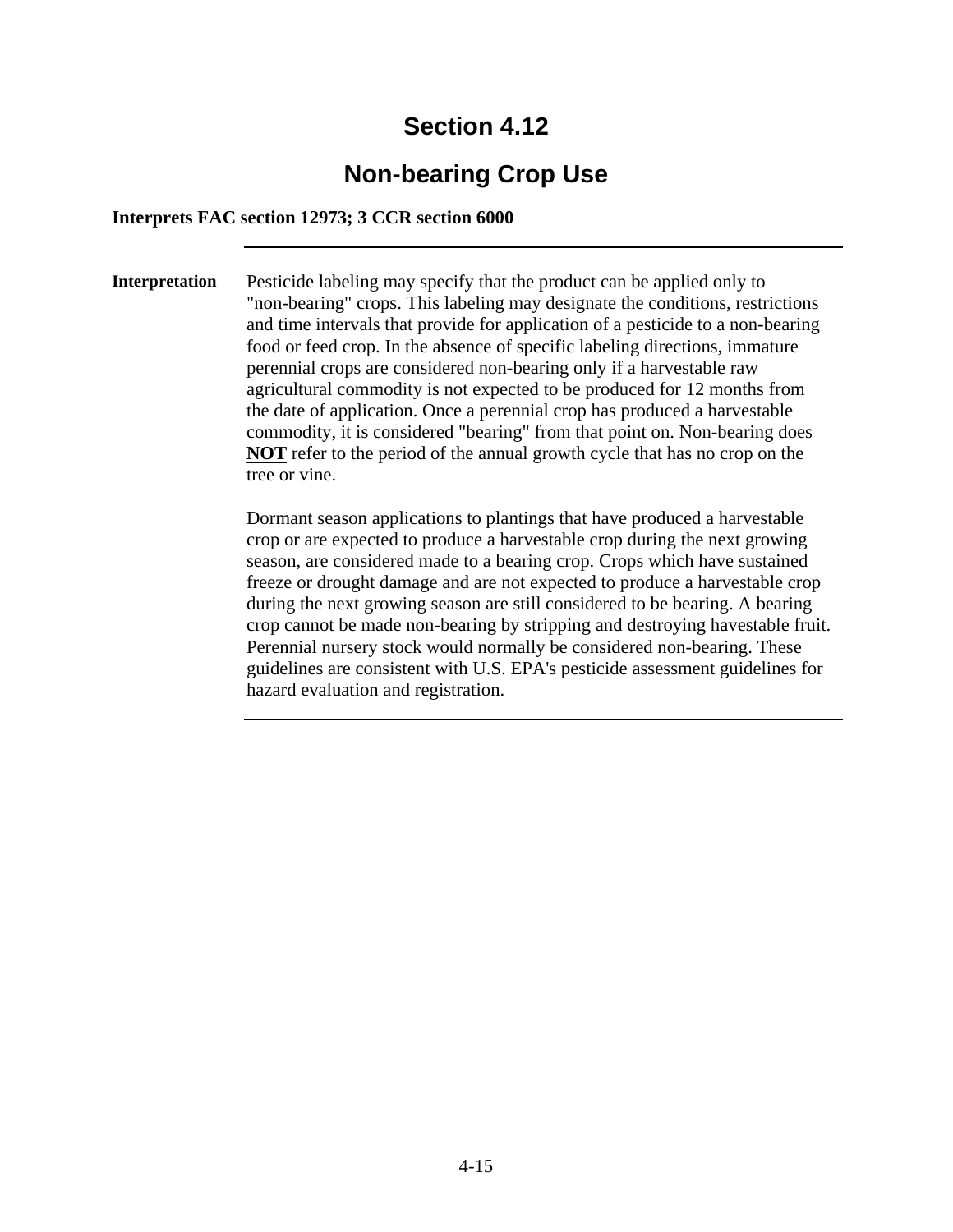# **Non-crop Land Areas**

**Interprets FAC section 12973; 3 CCR section 6000** 

**Interpretation** The use site "non-crop land areas" refers to areas which will not in the foreseeable future be used to grow food, feed, or fiber crops, or to pasture animals. Examples of non-crop land include railroad beds, lumberyards, highway shoulders, driveways, roadsides, vacant lots, etc. This could include areas in a residential or farmstead setting.

See also Fallow land.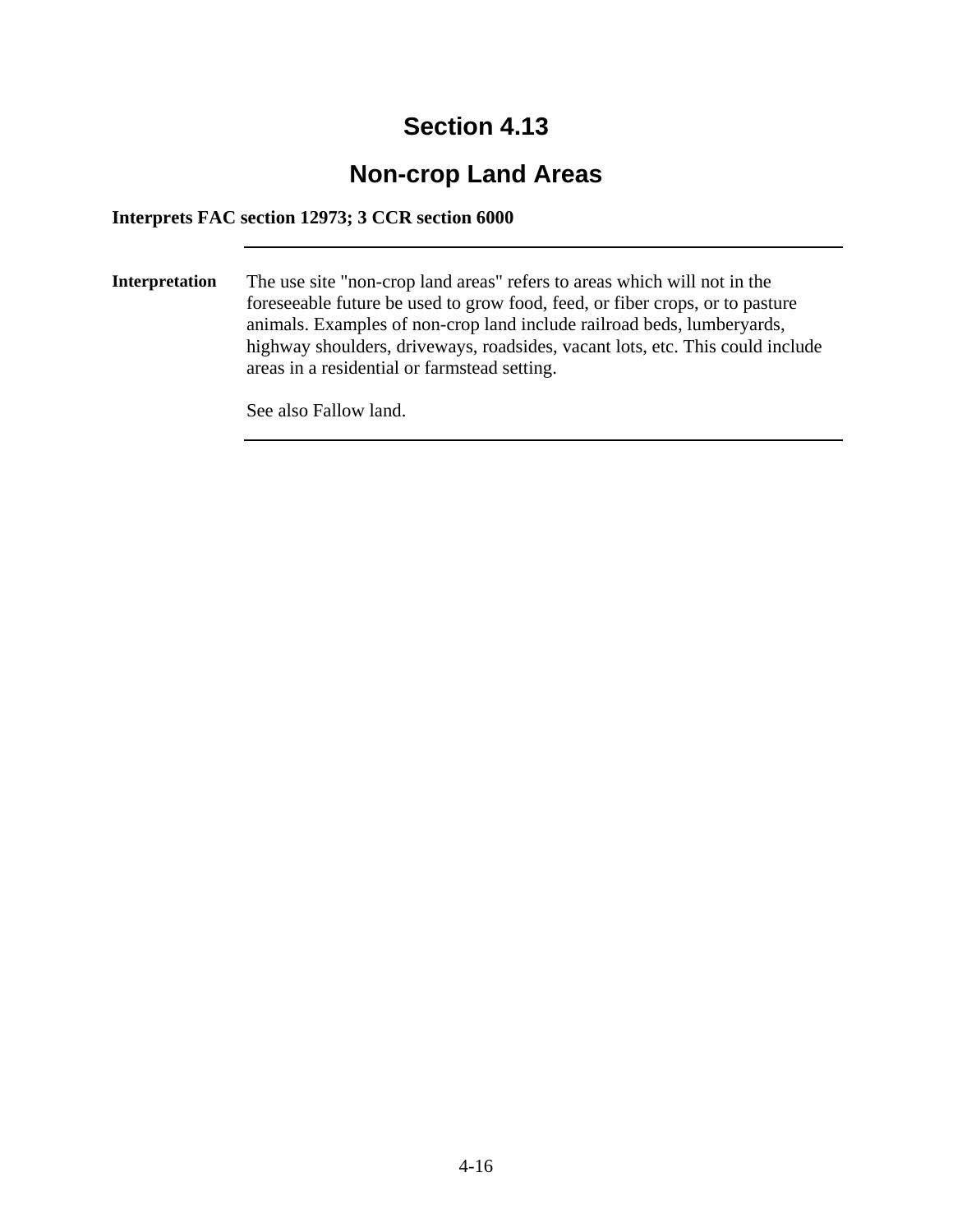# **Non-food Areas**

**Interprets FAC section 12973; 3 CCR section 6000** 

**Interpretation** The use site "non-food areas" in the structural/institutional setting includes garbage rooms, laboratories, floor drains (to sewers), entries and vestibules, offices, locker rooms, machine rooms, boiler rooms, garages, mop closets, and storage (after canning and bottling). When pesticides are registered for use in these areas, labeling will specify dilution directions and type of application, such as general treatment, spot treatment and crack and crevice.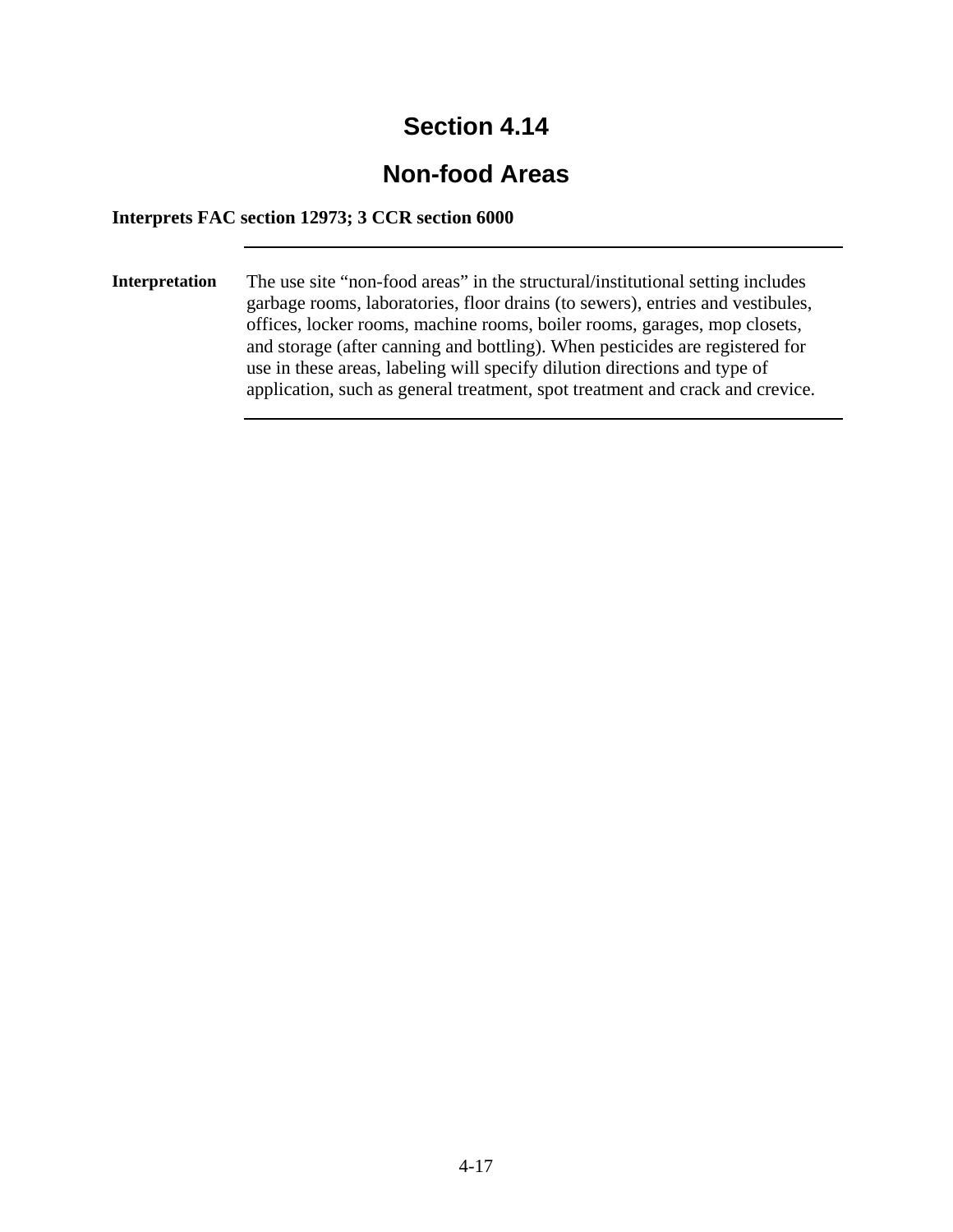# **Ornamental**

### **Interprets FAC section 12973; 3 CCR section 6000**

**Interpretation** The use site "ornamental" means plants that are grown for aesthetic purposes. The term includes outdoor landscape and indoor (interiorscape) plantings and nursery stock of non-food plants produced for landscape or ornamentation purposes. This term does not include common food plants, even if grown for ornamental or research purposes.

> However, in certain circumstances, there are "ornamental" plants that have some limited food use such as, ornamental kale, olives, certain species of cacti, etc. Some discretion and consideration of the actual intended primary use should apply in these cases.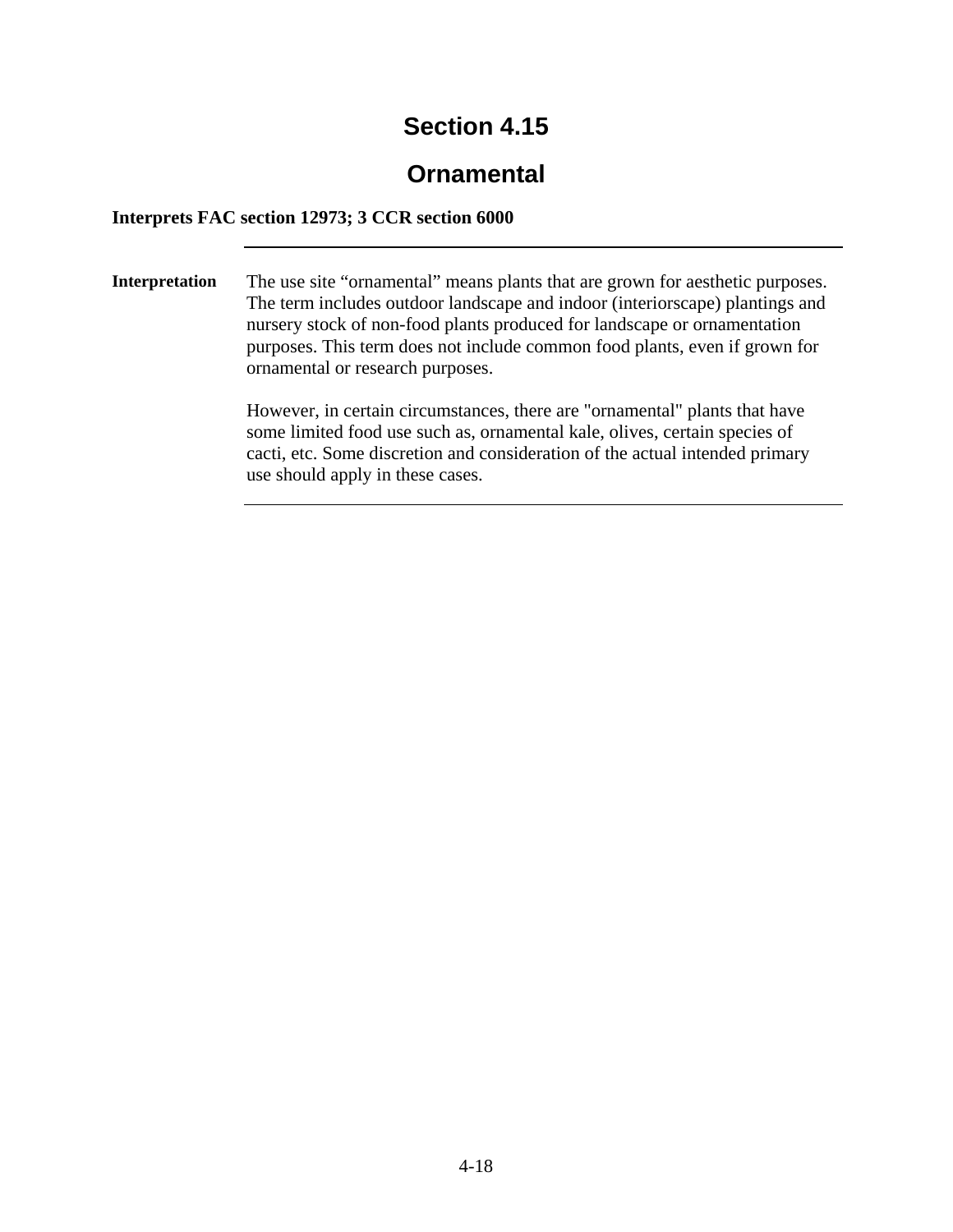### **Pasture**

#### **Interprets FAC section 12973; 3 CCR section 6000**

**Interpretation** The use site "pasture" refers to land on which the foliage is grazed by animal stock, and on which agricultural practices are performed on an annual or more frequent basis. Any fence encompassing a pasture is included as part of the pasture. "Agricultural practices" include, cultivation, seeding, fertilization, irrigation, and pesticide application (see Rangeland).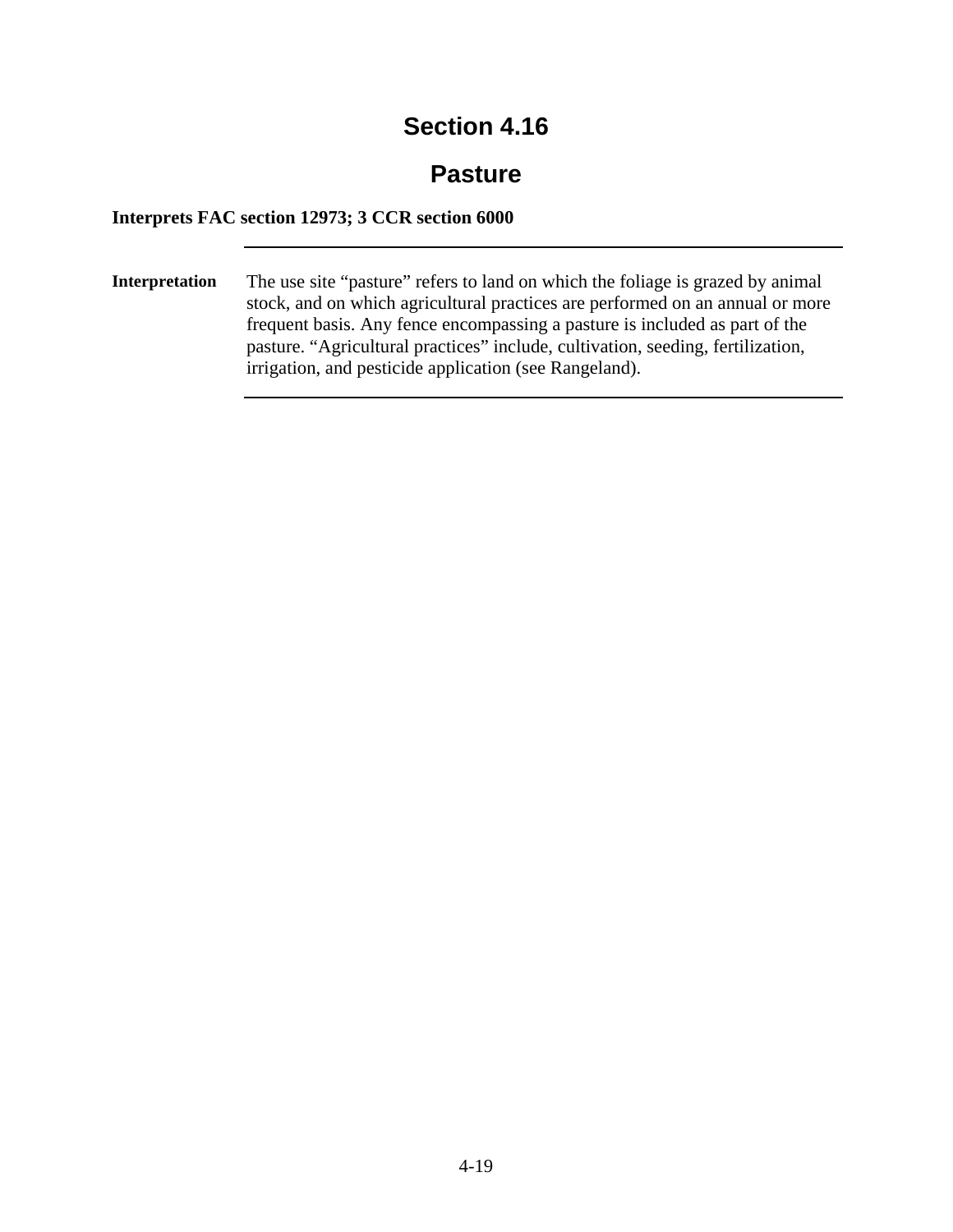# **Pre-plant**

#### **Interprets FAC section 12973; 3 CCR section 6000**

**Interpretation** Pre-plant applications are pesticide applications that are made to prepare the area for planting. These applications are directly related to the growth and development of the subsequent crop. Examples of pre-plant applications are soil fumigation prior to vegetable planting, and pre-plant herbicide or nematicide treatments. Any restrictions on what may be planted after the application must be followed.

See also Growing season.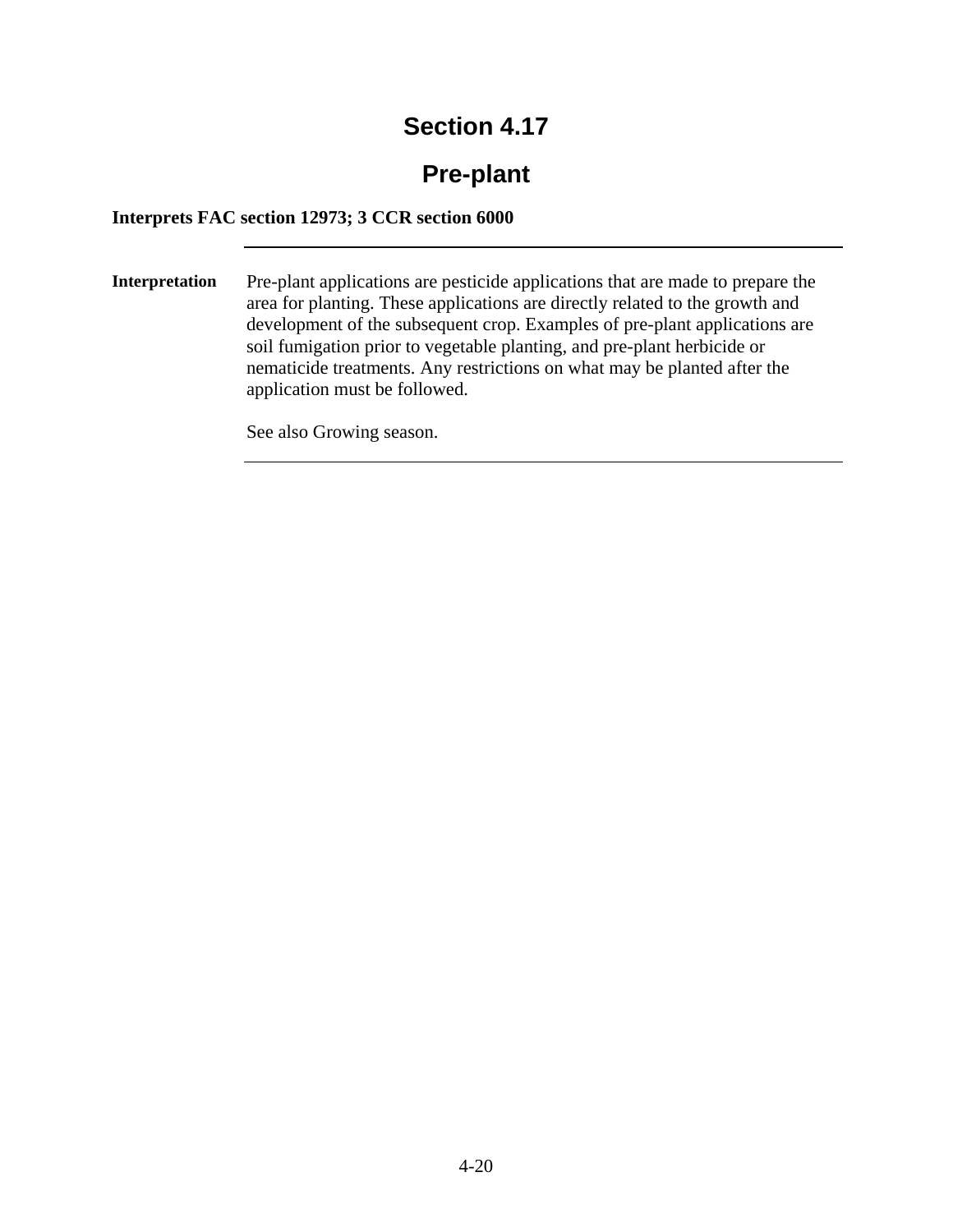# **Rangeland**

### **Interprets FAC section 12973; 3 CCR section 6000**

**Interpretation** The use site "rangeland" is land on which the foliage is grazed by animal stock, but on which agricultural practices are not performed on an annual or more frequent basis.

See Pasture.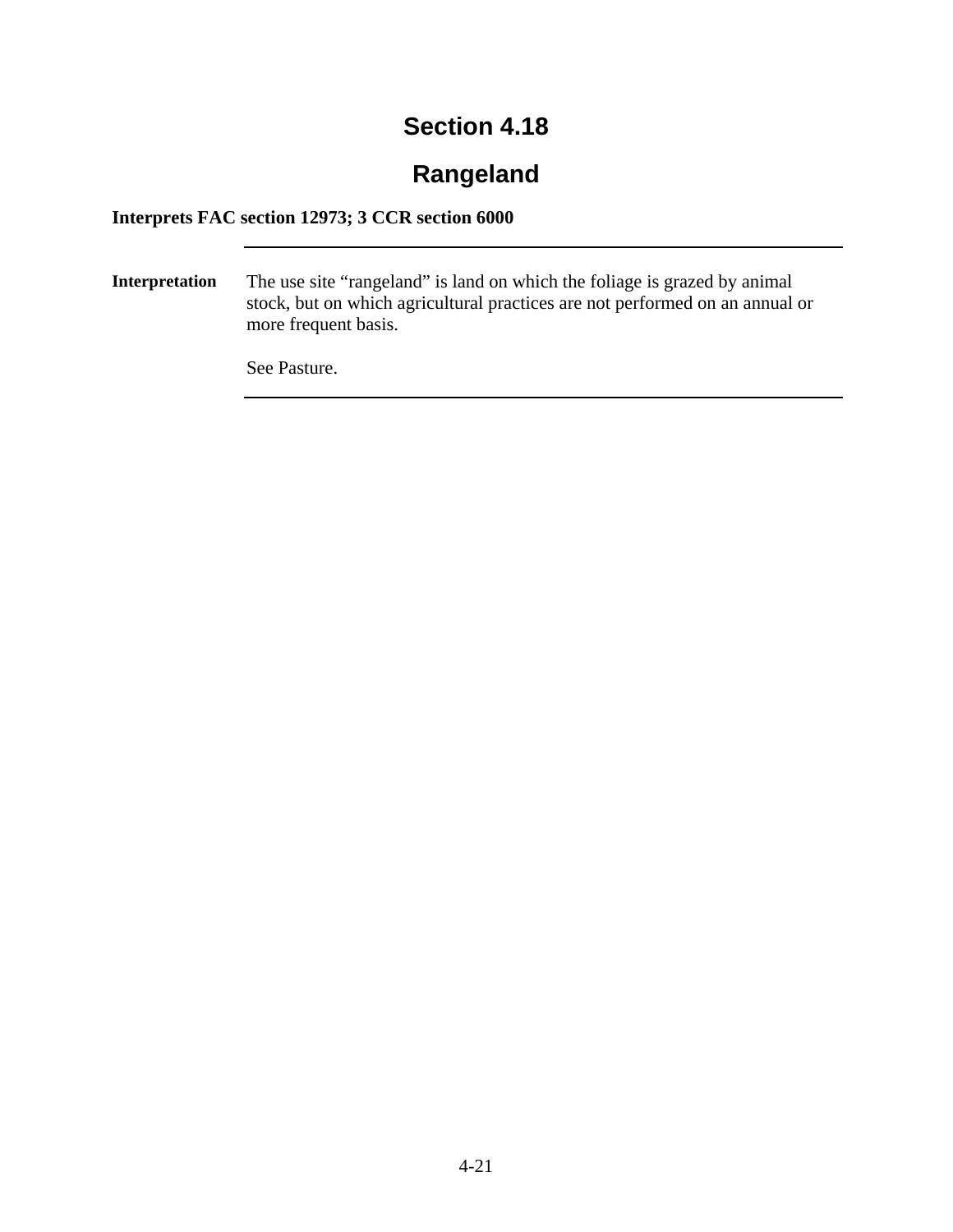# **Sorghum (family grouping)**

#### **Interprets FAC section 12973; 3 CCR section 6000**

**Interpretation** When labeling lists the crop "sorghum" it can also be used on sudangrass and hybrids. 40 CFR part 180.1(g) columns A and B, generally establish tolerances and exemptions for pesticide chemicals in or on family grouping and specific varieties of raw agricultural commodities. Raw agricultural commodity groups listed in column A are considered to include the corresponding specific raw agricultural commodities listed in column B. However, a tolerance or exemption for a specific commodity in column B does not apply to the entire general category in column A. So, when labeling lists the crop "sudangrass" which is in column B, the use is restricted to sudangrass and its hybrids. If used on "sorghum" which is in column A, it would be a use in conflict with labeling and a violation of FAC section 12973. 40 CFR part 180.1(g) column A clearly differentiates between the grain/seed crops and the forage/fodder crops, as does 40 CFR part 180.40, Tolerances for Crop Groups, and 40 CFR part 180.41, Crop Group Tables. 40 CFR part 180.1(g) includes both "sorghum (grain)" and "sorghum (fodder, forage)" in column A. Both of these citations include "sudangrass and hybrids" in column B. It is important to maintain consistency, whenever possible, between labeling use site interpretations and the application of tolerances. The designation of sudangrass as a specific "variety" of sorghum serves to establish the intent to allow the use of a pesticide on sudangrass whenever sorghum is listed on the labeling. When the labeling lists the crop "grain sorghum," use would be allowed on seed/grain crops of sorghum, sudangrass and their hybrids and labeling may have feeding restrictions concerning forage.

> When the labeling lists "sorghum forage, fodder," use would be allowed on sorghum, sudangrass and hybrids where the foliage, rather than the grain or seed, is to be the harvested crop.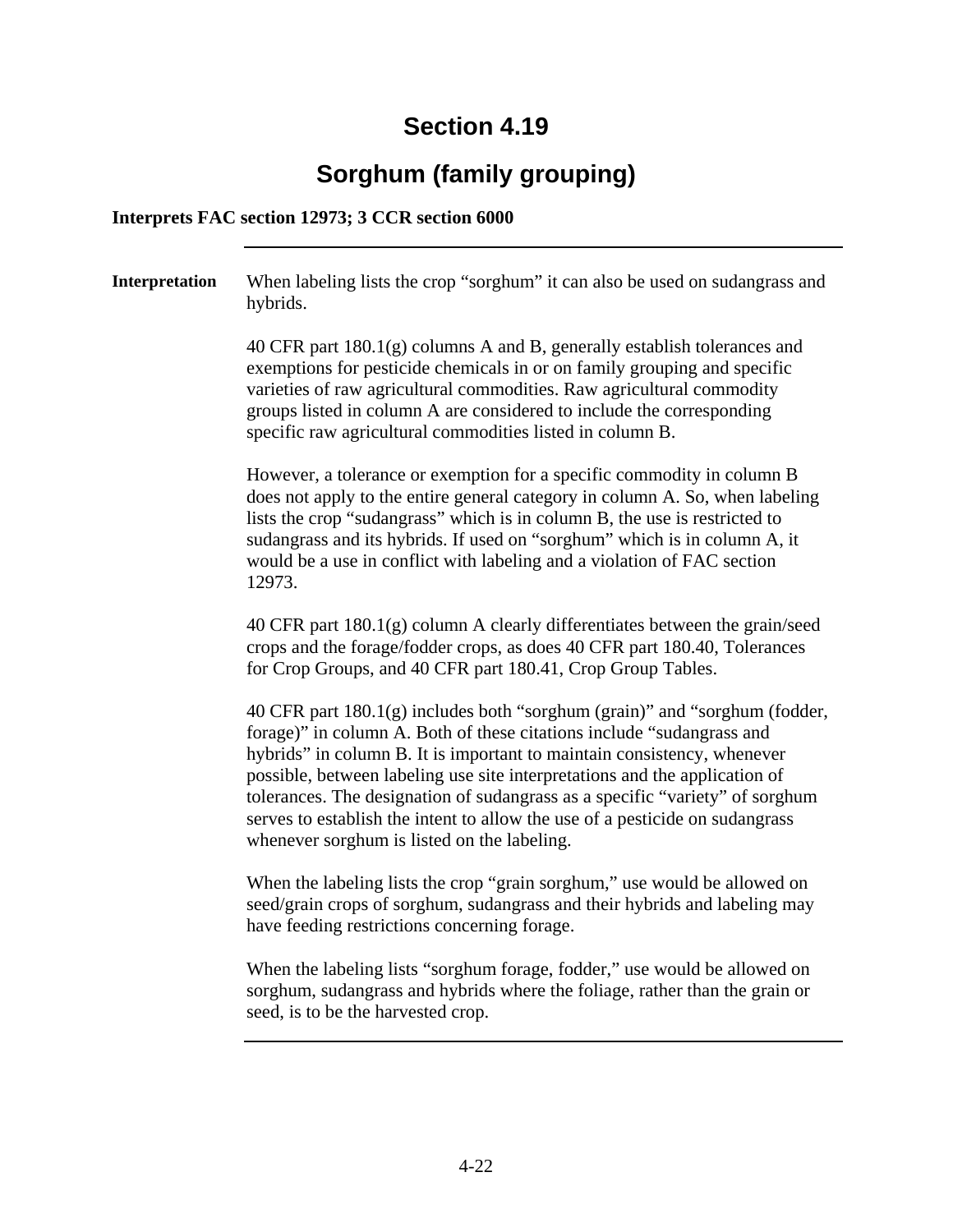# **Spot Treatment**

**Interprets FAC section 12973; 3 CCR section 6000** 

**Interpretation** The use site "spot treatment" in the institutional setting means an application limited to areas on which insects are likely to occur, but which will not be in contact with food or utensils and will not ordinarily be contacted by workers. These areas may occur on floors, walks, and bases or undersides of equipment. For this purpose, a "spot" will not exceed two square feet.

> In the outdoor setting, including agricultural, a spot treatment would be an application where small irregular areas are treated, usually specific areas of pest infestation within a more general area.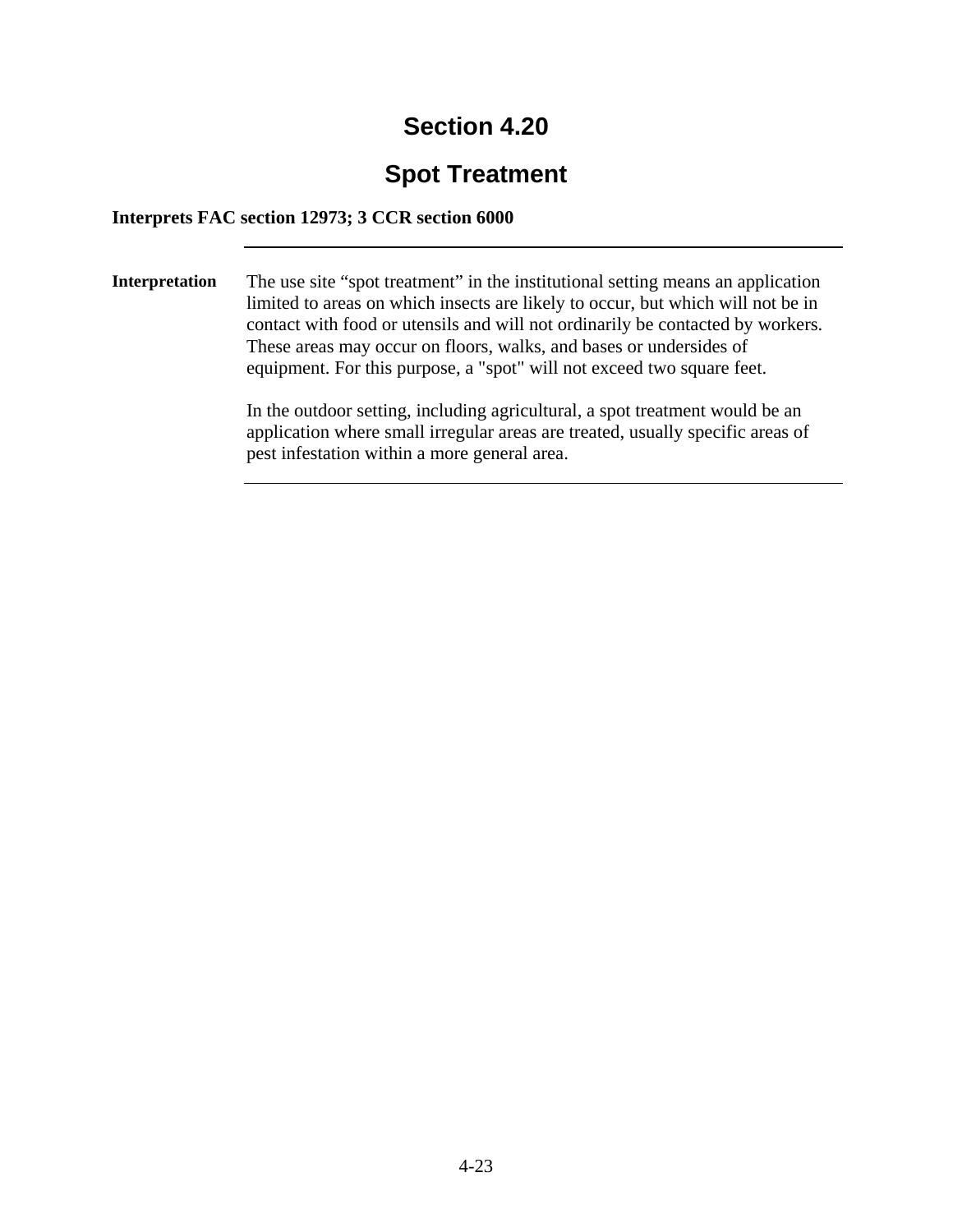### **Trees**

### **Interprets FAC section 12973; 3 CCR section 6000**

**Interpretation** The general site, "trees," without any limiting language, means the product may be used on any tree and cannot be limited to only non-crop trees. However, it should be noted that there *may* not be established tolerances for some tree crops. The grower is responsible for any illegal residues contained in food or feed commodities at the time of harvest.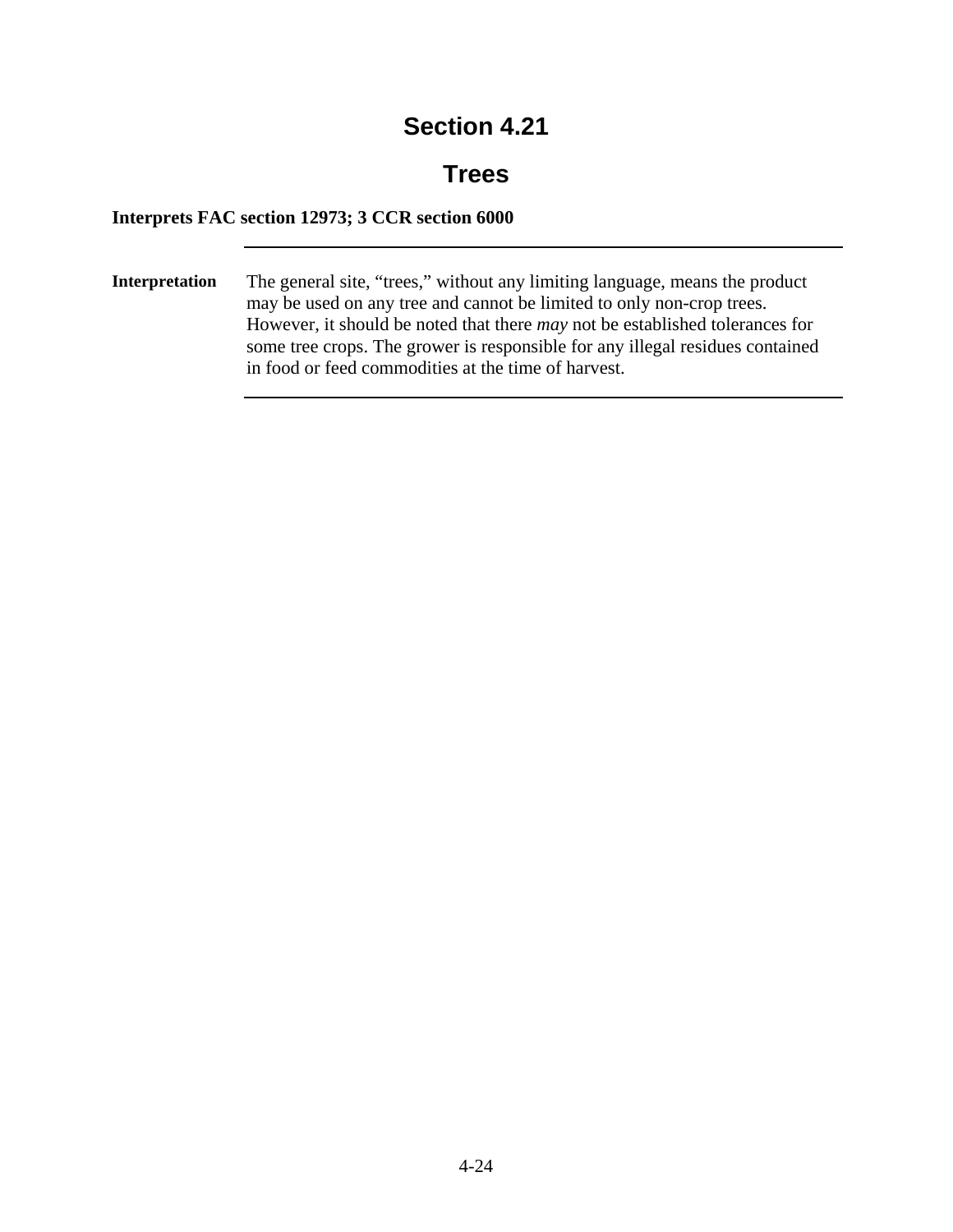# **Waterfowl in Alfalfa**

#### **Interprets FAC section 12973; 3 CCR section 6000**

**Interpretation** The application of certain pesticides, particularly in granular form, has been implicated in the poisonings of waterfowl feeding in the treatment area. *3 CCR section 6474 (carbofuran)* uses the phrase "where repeated feeding of waterfowl is known to occur." Coots normally do not frequent alfalfa fields where the height of the alfalfa is greater than six inches. Geese and widgeon, on the other hand, do frequent alfalfa fields regardless of the height of alfalfa.

> California Department of Fish and Game (DFG) officials can be helpful in advising CAC staff concerning the presence of grazing waterfowl in the immediate locality and forecasting the movement of waterfowl from adjacent areas.